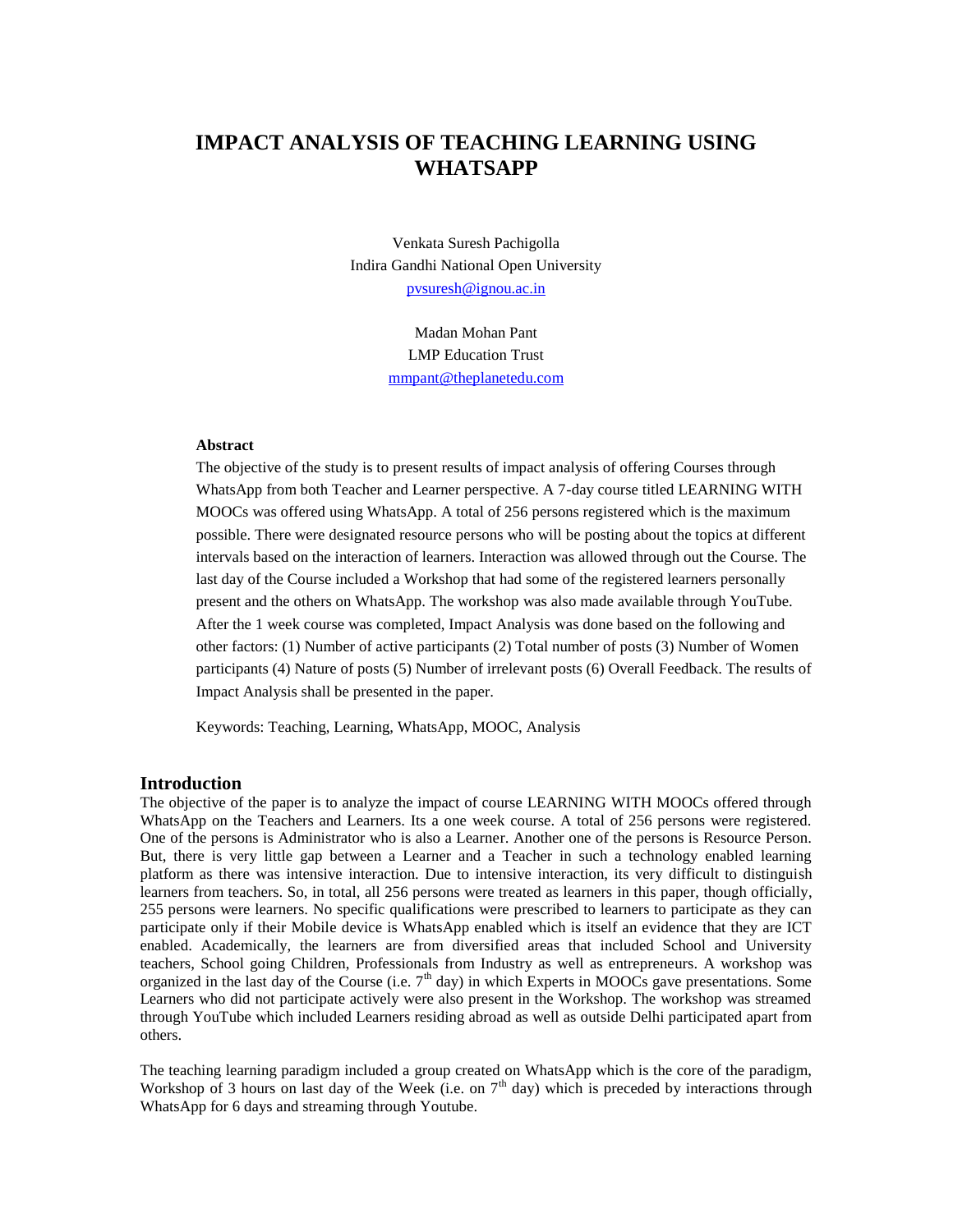## **Literature Review**

There are several features in Whatsapp which can be used by teachers and learners across the World. Some of the features are given below [1]:

- Group Chats feature can be used to create study groups as well as run Virtual Classrooms
- Record the lecture (audio only or both audio-video) and Whatsapp to students. They can attend to it at their convenience
- Be in touch with peers
- Select individual or group communications
- All exchanges are preserved
- Tool is platform independent

A study also found that Whatsapp was useful in the offer of blended learning courses [2]. Also, the impact of Whasapp Mobile Social Learning on the achievement and attitudes of Female students compared to Face to Face learning was found to be positive [3]. Also, a total of 25 ideas were published by Oxford University Press for using Whatsapp with English Language students [4].

So, Whatsapp is already being used for education purposes. But, however, in this paper, we present the impact of usage of Whatsapp as a platform for offering and running a Course of short duration in blended mode.

### **Impact of** *Learning with MOOCs* **through Whatsapp**

*Learning with MOOCs* is a 1-week course offered through Whatsapp. A workshop was conducted during the last day of the workshop whose proceedings were streamed LIVE through Youtube. A total of 256 persons ( Maximum permissible size for a Whatsapp group ) are present in the Course. It includes one administrator and one resource person. There was participation from across the World. However, all participants can be treated as Learners as the interaction is wide spread and Resource person also learns from them. It was found that as the course progressed, no difference in the roles of Teacher and Learner could be found.

The flow of the WhatsApp course on *Learning with MOOCs* through Whatsapp is as follows. It was conducted from July 4-9 , 2016:

Monday July 4th : Day 1: The Nuts and Bolts of MOOCs: Topic 1.1: The story of MOOCs Topic 1.2: MOOCs in the USA , UK, Europe, Singapore and Australia….. Topic 1.3: SWAYAM : the Indian MOOC initiative

Tuesday July 5th : Day 2: Learning with MOOCs Topic 2.1: A survey of learning opportunities with MOOCs Topic 2.2: How to choose an appropriate MOOC? Topic 2.3: MOOCs for success in the 4th Industrial Age

Wednesday July 6th: Day 3:Requisite learner skills set for learning with a MOOC Topic 3.1: Being active self-directed learners Topic 3.2: Share ideas & participate in discussions Topic 3.3: Effective time management & avoiding procrastination

Thursday July 7th :Day 4: Learning how to learn? Topic 4.1: The learning curve Topic 4.2: Meta-Learning Topic 4.3: Durable learning : make it stick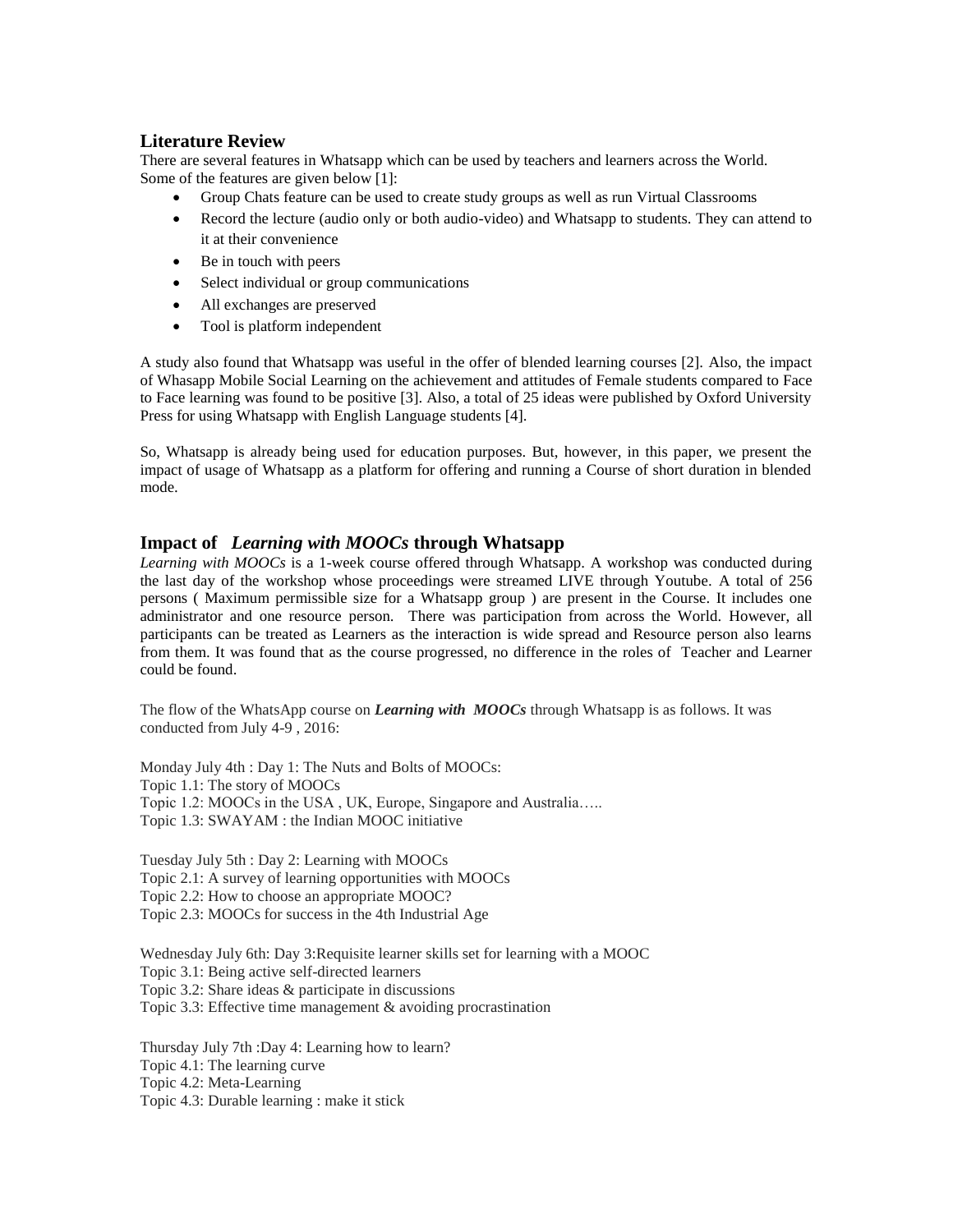Friday July 8th : Day 5:DIY degrees & qualifications Topic 5.1:Recognition of learning with MOOCs Topic 5.2:Trends in acceptability of MOOC credentials Topic 5.3:Beyond MOOCs : what next?

Saturday July 9th: Day 6; Wrapping Up and tying loose ends

Throughout the week : The next steps Topic 6.1: Books, weblinks and Apps Topic 6.2: MOOCs and OERs Topic 6.3: Getting Mentored

Day-7 is dedicated to the Workshop with presentations from Experts in MOOCs.

Some protocols for this Whatsapp group:

- (1) We have seen the formation of this group over a day and can expect quite an active participation.
- (2) In the group we have a large number of persons, each of whose time is very valuable,and we must respect this.
- (3) So if a distraction is posted on the group site of even about two minutes, it may mean a collective waste of almost two hours. So by all means share your thoughts, experiences and resources, on the main theme of this group but briefly like Twitter messages with links given for further details.
- (4) Feel free to send direct messages to other members on their Whatsapp one at a time, or you may even form your own group on the side, with their consent.
- (5) If you have messages for me ( MM Pant), which do not concern the whole group, please send them as direct Whatsapp messages to me, rather than a post on the whole group.
- (6) The need for this protocol is because most of us are used to Whatsapp as an informal medium of communication in our circles, as a means of procrastination and relaxation.

The gap between the learner resource person, and coordinator narrowed down as both learner and resource person are also posting to the Group and are learning from each other's posts. Hence, no distinction is being made between the learners, resource person and the coordinator.

The following are some of the interesting statistics:

| Total number of learners (participants) : | 256                             |
|-------------------------------------------|---------------------------------|
| Number of active learners :               | 113                             |
| Number of Women:                          | 63 (out of 113 active learners) |
| Total number of posts:                    | 2405                            |
| Sample size for data analysis :           | 70 (out of 113 active learners) |

Maximum number of posts by a single participant : 460

There may be variation in data given in this paper due to different perceptions as well as volatility of mobile device and associated operating system. Table-1 depicts the total number of posts, number of relevant posts, number of irrelevant posts and the percentage of relevant posts to total number of posts: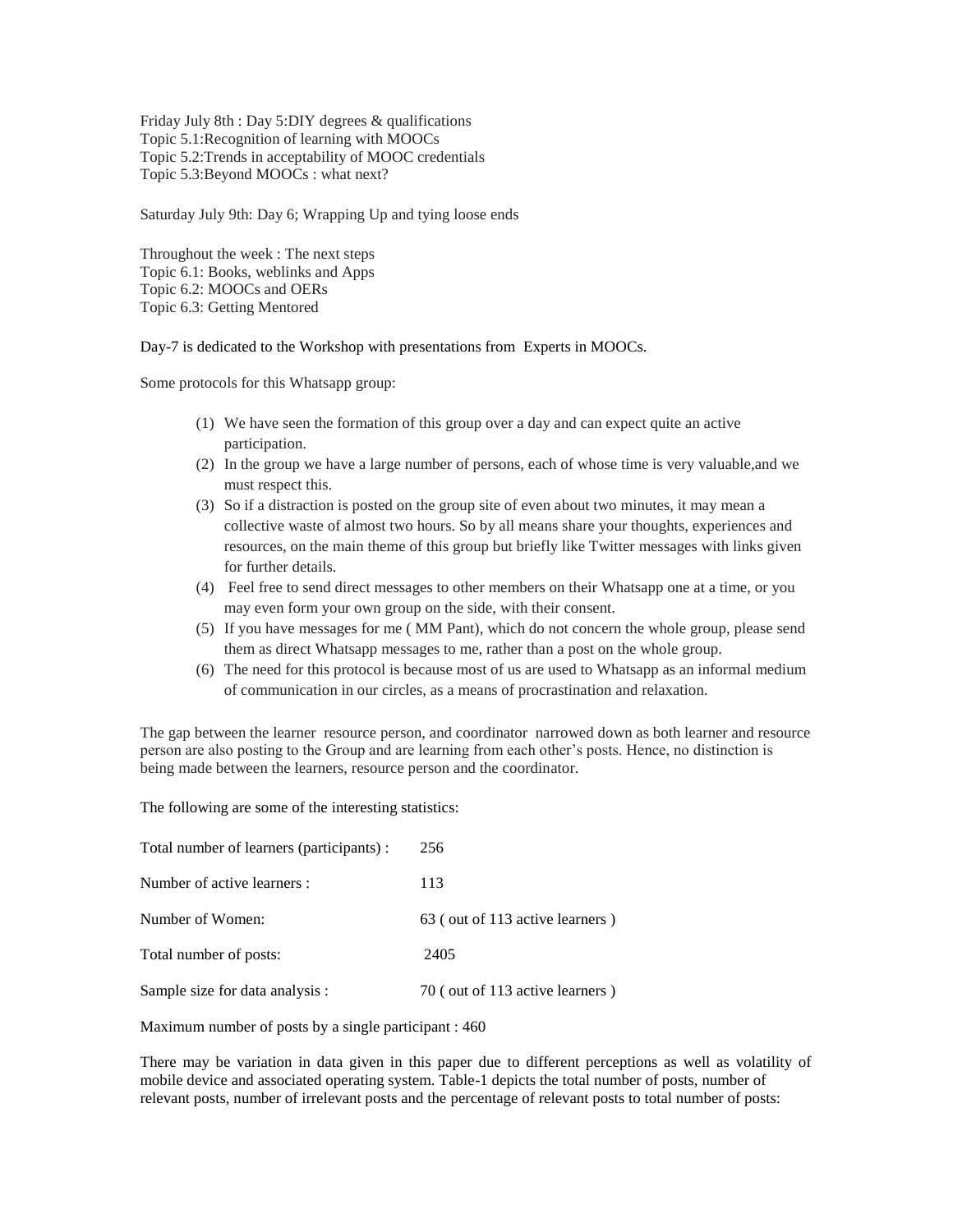| Learner<br>No.  | <b>Total No.</b><br>of Posts (TP) | No. of<br>Relevant<br>Posts (RP) | No. of<br><b>Irrelevant</b><br>Posts (IRP) | Percentage<br>$((RP/TP)*100)$ |
|-----------------|-----------------------------------|----------------------------------|--------------------------------------------|-------------------------------|
| $\mathbf{1}$    | 460                               | 450                              | 10                                         | 98                            |
| $\overline{2}$  | $\overline{2}$                    | $\boldsymbol{0}$                 | $\overline{2}$                             | $\boldsymbol{0}$              |
| $\overline{3}$  | 15                                | $\overline{2}$                   | 13                                         | 13                            |
| $\overline{4}$  | $\overline{4}$                    | $\overline{2}$                   | $\overline{2}$                             | 50                            |
| 5               | 19                                | 14                               | $\overline{5}$                             | 74                            |
| 6               | 145                               | 140                              | $\overline{5}$                             | 97                            |
| $\overline{7}$  | $\overline{4}$                    | $\mathbf{1}$                     | $\overline{3}$                             | 25                            |
| 8               | 294                               | 285                              | 9                                          | 97                            |
| 9               | $\overline{2}$                    | $\mathbf{1}$                     | $\mathbf{1}$                               | 50                            |
| 10              | 12                                | $\overline{7}$                   | $\overline{5}$                             | 58                            |
| $11\,$          | 25                                | $\overline{8}$                   | 17                                         | 32                            |
| 12              | $\overline{7}$                    | $\overline{2}$                   | $\overline{5}$                             | 29                            |
| 13              | 45                                | 40                               | 5                                          | 89                            |
| 14              | $\mathbf{1}$                      | $\boldsymbol{0}$                 | $\overline{1}$                             | $\overline{0}$                |
| 15              | $\overline{7}$                    | $\sqrt{6}$                       | $\mathbf{1}$                               | 86                            |
| 16              | $\overline{2}$                    | $\overline{1}$                   | $\mathbf{1}$                               | 50                            |
| $17\,$          | 33                                | 10                               | $\overline{23}$                            | 30                            |
| $18\,$          | $\sqrt{2}$                        | $\overline{1}$                   | $\mathbf{1}$                               | 50                            |
| 19              | 26                                | 20                               | 6                                          | 77                            |
| 20              | 39                                | 30                               | 9                                          | 77                            |
| 21              | $\overline{5}$                    | $\,1$                            | $\overline{4}$                             | $20\,$                        |
| 22              | $\overline{2}$                    | $\mathbf{1}$                     | $\mathbf{1}$                               | $50\,$                        |
| 23              | $\overline{2}$                    | $\boldsymbol{0}$                 | $\overline{2}$                             | $\boldsymbol{0}$              |
| 24              | 17                                | 14                               | $\overline{3}$                             | 82                            |
| $\overline{25}$ | $\overline{2}$                    | $\overline{0}$                   | $\overline{2}$                             | $\boldsymbol{0}$              |
| $26\,$          | $\mathbf{1}$                      | $\boldsymbol{0}$                 | $\overline{1}$                             | $\boldsymbol{0}$              |
| 27              | $\overline{7}$                    | $\mathbf{1}$                     | $6\,$                                      | 14                            |
| 28              | $\overline{5}$                    | $\boldsymbol{0}$                 | $\overline{5}$                             | $\boldsymbol{0}$              |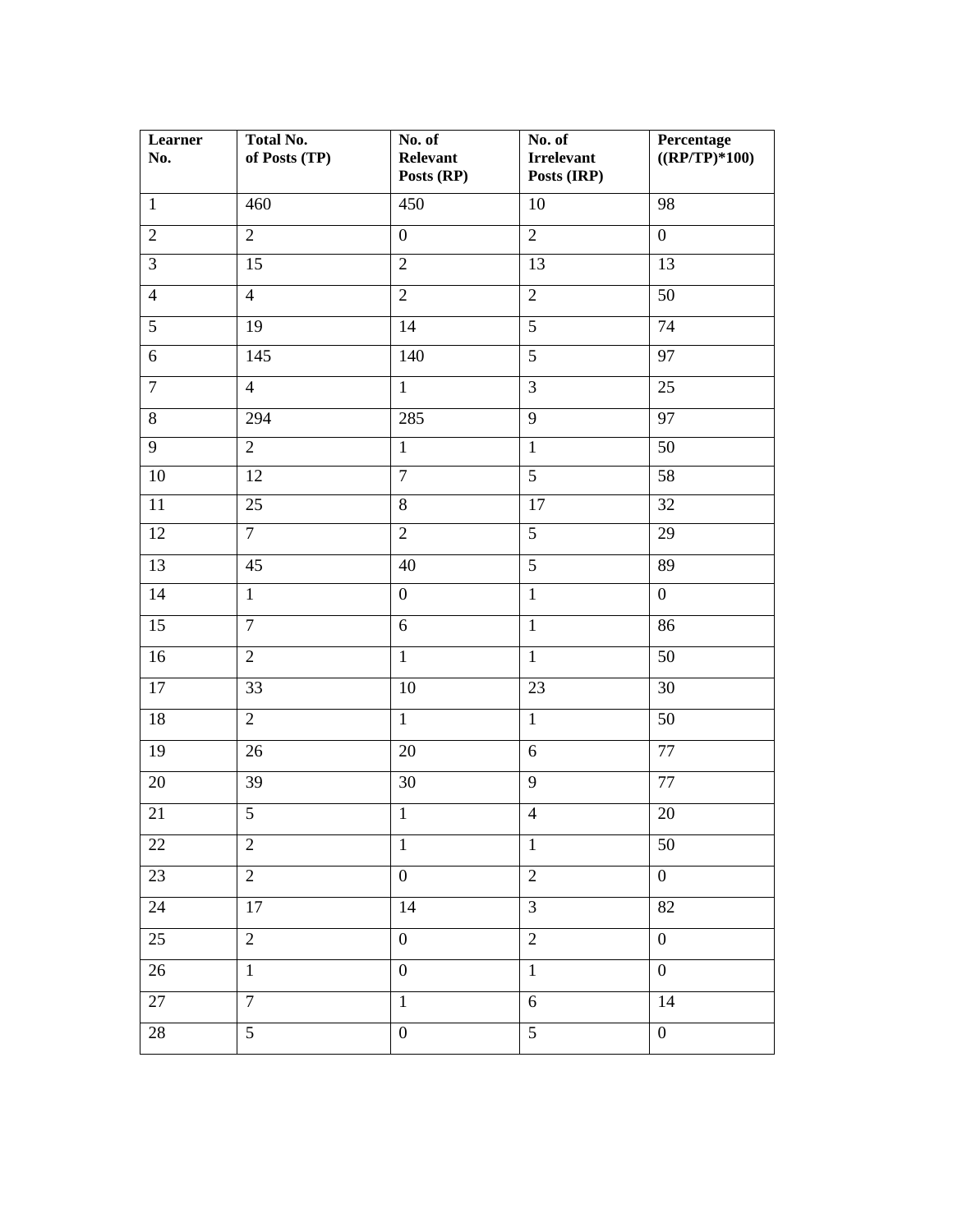| Learner<br>No.  | <b>Total No.</b><br>of Posts (TP) | No. of<br>Relevant<br>Posts (RP) | No. of<br><b>Irrelevant</b><br>Posts (IRP) | Percentage<br>$((RP/TP)*100)$ |
|-----------------|-----------------------------------|----------------------------------|--------------------------------------------|-------------------------------|
| 29              | $\overline{3}$                    | $\boldsymbol{0}$                 | 3                                          | $\boldsymbol{0}$              |
| 30              | $\overline{5}$                    | $\boldsymbol{0}$                 | $\overline{5}$                             | $\overline{0}$                |
| 31              | 6                                 | $\mathbf{1}$                     | $\overline{5}$                             | 17                            |
| 32              | 43                                | 39                               | $\overline{4}$                             | 91                            |
| 33              | 27                                | 26                               | $\mathbf{1}$                               | 96                            |
| $\overline{34}$ | $\overline{3}$                    | $\overline{3}$                   | $\boldsymbol{0}$                           | 100                           |
| 35              | $\mathbf{1}$                      | $\mathbf{1}$                     | $\overline{0}$                             | 100                           |
| 36              | 31                                | 25                               | 6                                          | 81                            |
| 37              | $\overline{2}$                    | $\boldsymbol{0}$                 | $\overline{2}$                             | $\boldsymbol{0}$              |
| 38              | $\mathbf{1}$                      | $\boldsymbol{0}$                 | $\mathbf{1}$                               | $\boldsymbol{0}$              |
| 39              | $\overline{7}$                    | $\overline{3}$                   | $\overline{4}$                             | 43                            |
| 40              | $\overline{4}$                    | $\sqrt{2}$                       | $\overline{2}$                             | 50                            |
| 41              | $\overline{4}$                    | $\overline{1}$                   | $\overline{3}$                             | 25                            |
| 42              | $\mathbf{1}$                      | $\mathbf{0}$                     | $\mathbf{1}$                               | $\overline{0}$                |
| 43              | $\overline{4}$                    | $\boldsymbol{0}$                 | $\overline{4}$                             | $\boldsymbol{0}$              |
| 44              | $\mathbf{1}$                      | $\boldsymbol{0}$                 | $\mathbf{1}$                               | $\boldsymbol{0}$              |
| 45              | 31                                | 23                               | $8\,$                                      | 74                            |
| 46              | $\tau$                            | $\overline{4}$                   | 3                                          | 57                            |
| 47              | 6                                 | $\overline{2}$                   | $\overline{4}$                             | 33                            |
| 48              | $\overline{5}$                    | $\overline{1}$                   | $\overline{4}$                             | 20                            |
| 49              | $\overline{7}$                    | $\mathbf{0}$                     | $\overline{7}$                             | $\overline{0}$                |
| 50              | $\overline{3}$                    | $\overline{1}$                   | $\overline{2}$                             | $\overline{33}$               |
| 51              | 30                                | 26                               | $\overline{4}$                             | $87\,$                        |
| 52              | $\overline{2}$                    | $\mathbf{1}$                     | $\mathbf{1}$                               | 50                            |
| 53              | 81                                | 70                               | 11                                         | 86                            |
| 54              | 19                                | $17\,$                           | $\overline{c}$                             | 89                            |
| 55              | 16                                | 13                               | $\overline{3}$                             | $81\,$                        |
| 56              | $\overline{12}$                   | $\overline{3}$                   | $\overline{9}$                             | $\overline{25}$               |
| 57              | $\,1$                             | $\boldsymbol{0}$                 | $\,1\,$                                    | $\boldsymbol{0}$              |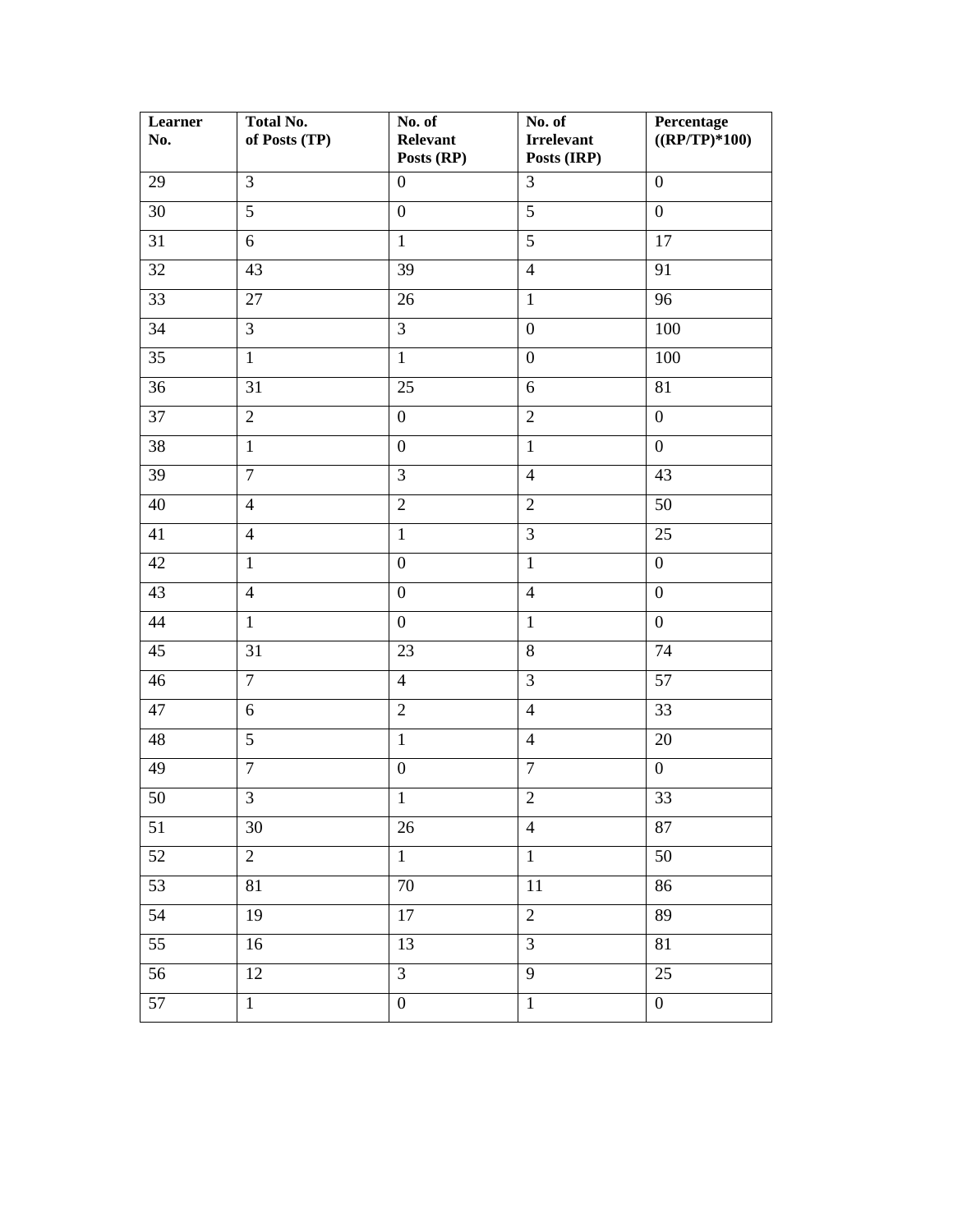| Learner No. | <b>Total No.</b><br>of Posts (TP) | No. of<br><b>Relevant</b><br>Posts (RP) | No. of<br><b>Irrelevant</b><br>Posts (IRP) | Percentage<br>$((RP/TP)*100)$ |
|-------------|-----------------------------------|-----------------------------------------|--------------------------------------------|-------------------------------|
| 58          | 8                                 | 1                                       | 7                                          | 13                            |
| 59          | 44                                | 30                                      | 14                                         | 68                            |
| 60          | 10                                | $\overline{2}$                          | 8                                          | 20                            |
| 61          | 20                                | 10                                      | 10                                         | 50                            |
| 62          | 9                                 | $\overline{2}$                          | $\overline{7}$                             | 22                            |
| 63          | 3                                 | $\theta$                                | 3                                          | $\overline{0}$                |
| 64          | $\overline{2}$                    | $\theta$                                | $\overline{2}$                             | $\overline{0}$                |
| 65          | $\overline{4}$                    | $\boldsymbol{0}$                        | $\overline{4}$                             | $\boldsymbol{0}$              |
| 66          | $\overline{4}$                    | $\overline{2}$                          | $\overline{2}$                             | 50                            |
| 67          | 7                                 | 3                                       | $\overline{4}$                             | 43                            |
| 68          | 15                                | $\overline{7}$                          | 8                                          | 47                            |
| 69          | 1                                 | $\theta$                                | 1                                          | $\Omega$                      |
| 70          | 5                                 | 1                                       | $\overline{4}$                             | 20                            |

### **Table-1: Data pertaining to various types of posts by active learners in the Course**



**Chart-1 : Total Number of Posts (Y-Axis) , Each of 70 participants (X-Axis)** 

The following chart (Chart-1) depicts the bar graph for *Total number of posts* and *Number of Relevant posts*  for each of the 70 active learners.